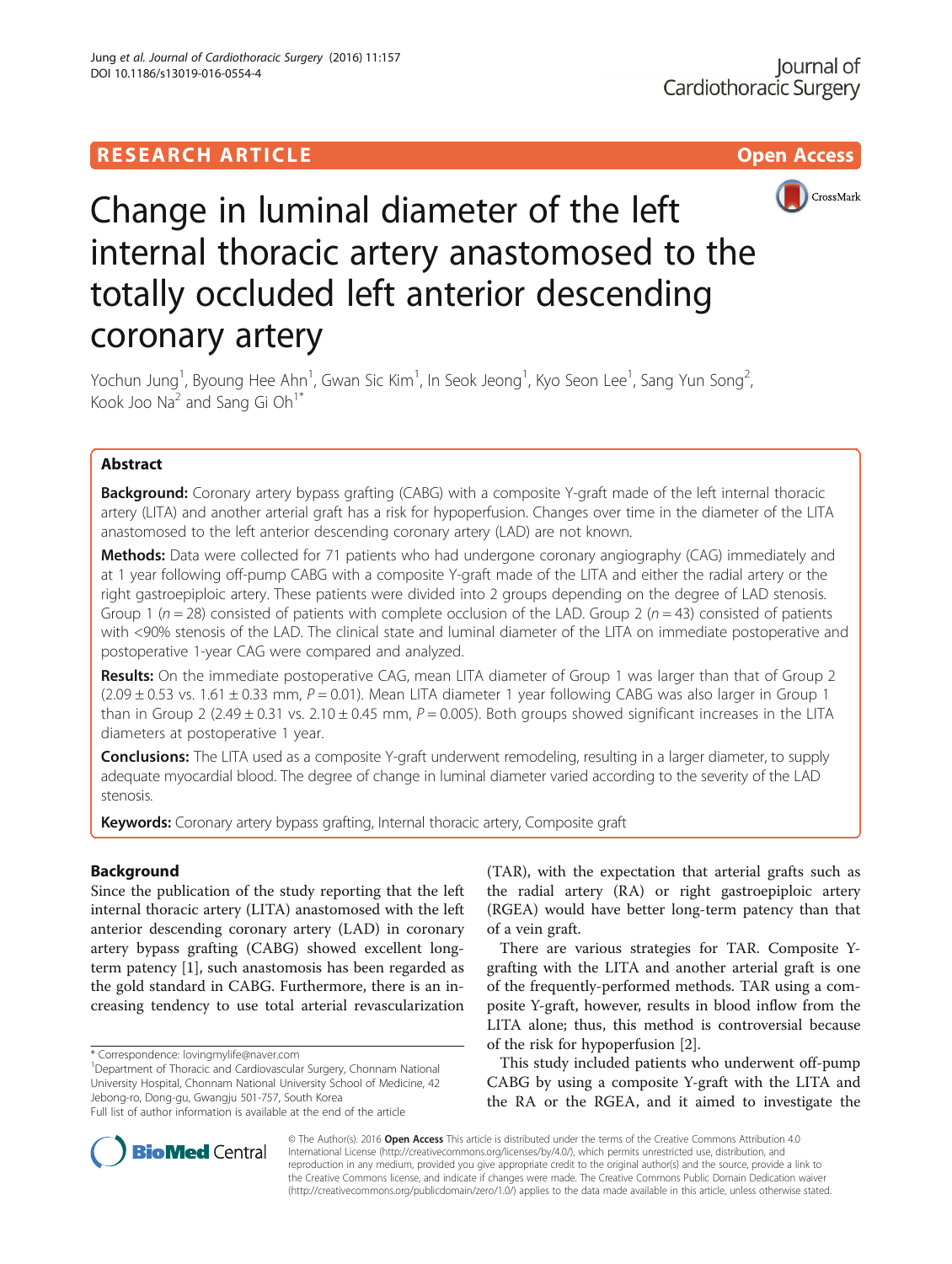adequacy of blood flow from the LITA to the LAD territory by using serial coronary angiographies (CAGs), which were performed just before the patients' discharge from the hospital and 1 year after surgery for measurement of the diameter of the LITA right above the LAD anastomotic site.

## Methods

## Patients

Among 108 CABGs performed at our hospital between January 2000 and April 2005, 82 patients underwent offpump TAR with a composite Y-graft. We excluded cases of; (1) poor distal run-off of the LAD due to diffuse atherosclerotic changes, (2) aneurysms of the left ventricle, (3) less than 20% left ventricular ejection fraction, (4) LAD stenosis of 90-100%, and (5) significant stenotic lesions on the LITA, and reviewed the medical records of the remaining 71 patients. The subjects were divided into 2 groups. Group 1 included cases of total occlusions of the LAD before surgery ( $n = 28$ , 4 women, mean age of  $60.8 \pm 8.9$  years). Group 2, the control group, consisted of cases with <90% stenosis ( $n = 43$  cases, 8 women, mean age of  $58.9 \pm 8.1$  years). All patients underwent serial CAG, which were performed just before patients' discharge from the hospital and 1 year after surgery. Changes in the luminal diameters of the LITA right above the LAD anastomotic site of both groups were compared. Before performing CAG, all the patients were informed of the necessity of the procedure and agreed to undergo it after fully understanding the possible complications. This study was approved by Chonnam National University Hospital's Institutional Review Board, with patient consent waived.

### Surgical techniques

Electrocautery and hemoclip were used for skeletonized harvesting of the LITA, with the goal of complete cut-off up to the first branch. While harvesting the LITA, simultaneous harvesting of the other arterial grafts was performed. The RA was harvested from the non-dominant arm, and all patients underwent Allen's Test before surgery. The approach to the RGEA following median sternotomy was carried out by extending an incision 2 to 4 cm toward the abdomen. After laparotomy, the RGEA was first verified by palpating it with the fingers. Then, the anterior serosa was separated by electrocautery, and the RGEA and vein were also separated. Warm and diluted papaverine solution (1 mg/mL) was sprayed onto the arterial graft externally to prevent vasospasm, without intraluminal injection. Harvested arterial grafts were wrapped in a gauze soaked with warm papaverine solution right up to its utilization. All arterial grafts were ligated after systemic heparinization (100 U/kg). During surgery, activated clotting time was maintained at 300 s or longer.

Surgeries were performed by a single surgeon (Ahn BH) and off-pump CABG using composite Y-graft was performed for all patients. Either 1) >70% of the segmental stenosis in the LAD or 2) >50% of diffuse stenosis in LAD originating from the LM was regarded as in indication of the composite Y-graft to LAD. On performing the coronary arterial anastomoses, an intracoronary shunt, a vascular sling, and carbon dioxide blower were used for securing the visual field at the incision area of the coronary arteries. The Guidant Acrobat $^{TM}$  SUV Off-Pump System (Guidant Corporation, Santa Clara, California, USA) was used in the surgery. With respect to the composite Y-graft, the RGEA or the RA was anastomosed to the LITA at the area entering the pericardium. An 8-0 polypropylene suture was used for the anastomosis via the continuous running technique. After creating a Y-graft, the LITA was anastomosed to the LAD for all the patients, regardless of the state of collateral circulation. Subsequent anastomoses were performed in the following order: diagonal, obtuse marginal and right coronary branches. An intracoronary shunt was used for the performance of the LAD anastomosis, while a proximal vascular sling was used for the performance of the anastomoses of the remaining branches. In cases where the length of the RA was short for the target coronary artery anastomosis, the harvested RGEA was used as an extended graft. The RGEA and RA were anastomosed for cases of 70% or greater stenosis in the diagonal or left circumflex branches. Sequential anastomoses of the right coronary branches were performed for cases of 90% or greater stenosis. Anastomosis was performed for cases of coronary artery diameter of 1 mm or greater, with the aim of complete revascularization. An 8-0 polypropylene suture was used for anastomosis of the arterial graft. A diastolic dominant flow pattern was verified with a transit-time flowmeter (Transonic System Inc., NY, USA) after performing each anastomosis. At the end of each anastomosis, diluted papaverine solution was sprayed for the prevention of early vasospasm. Half of the calculated dosage of protamine injection was used for patients with tendencies of bleeding. In cases where bleeding through the thoracic drainage tube was thought to be insignificant at the intensive care unit after surgery, 100 mg of aspirin and 75 mg of clopidogrel were administered through a Levin tube.

## Quantitative angiographic evaluation

Angiography was performed before hospital discharge and 1 year after surgery, with mean durations of  $13.3 \pm 3.8$  days and  $12.7 \pm 0.7$  months, respectively. All the patients were medicated before CAG such that their systolic blood pressures were maintained at 110–140 mmHg. In order to reduce errors in angiography, values obtained from 2 different angles in the end diastolic phase were averaged.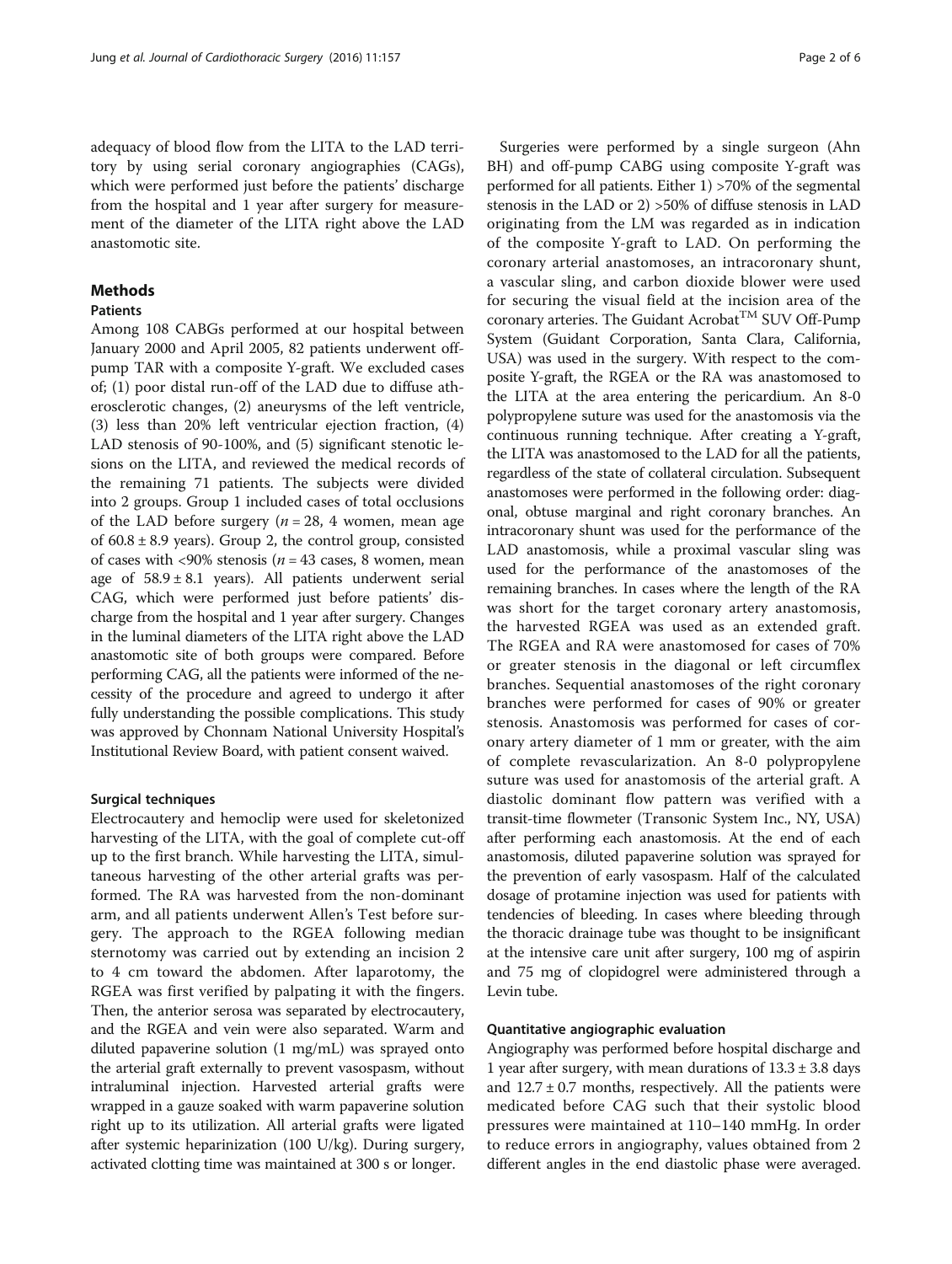Angiographic findings were evaluated by 3 cardiovascular specialists. In cases of disagreement in opinions, decisions were made through discussion. Graft failure was defined as having an occlusion or stenosis rate of 70% or greater and included cases of a string sign, indicating diffuse stenosis.

## Statistical analysis

Continuous variables were presented as a mean ± standard deviation and were compared using the Student's t-test or paired  $t$ -test as necessary. A  $P$  value <0.05 was considered statistically significant. The analyses were carried out using SPSS ver. 12.0 (SPSS Inc., Chicago, USA).

## Results

Clinical manifestations and preoperative echocardiography and CAG findings of both groups are as shown in Table 1. The total numbers of anastomoses for both Group 1 and Group 2 were  $3.1 \pm 0.8$  and  $2.97 \pm 0.9$ , respectively and did not show any significant difference  $(P = 0.67)$ . Numbers of anastomoses using the RGEA and the RA are tabulated in Table 2.

The postoperative 1-year CAG revealed no case of a string sign in the LITA graft anastomosed to the LAD; however, 1 case of string sign was found in the RGEA graft anastomosed to the OM in Group 1 and 1 case in PDA-anastomosed RA in Group 2. Patency rates of the RGEA and RA immediately after surgery were 96.2% (25/26) and 100% (32/32), respectively, for Group 1,

| Variables                         | Group 1         | Group 2         | P value |
|-----------------------------------|-----------------|-----------------|---------|
| Number of Cases                   | 28              | 43              |         |
| Sex (male: female)                | 74:4            | 35:8            |         |
| Age (years)                       | $60.8 \pm 8.9$  | $58.9 \pm 8.1$  | 0.89    |
| Preoperative diagnosis            |                 |                 |         |
| Stable angina                     | 6               | 10              |         |
| Unstable angina                   | 12              | 22              |         |
| Old myocardial infarction         | 2               | 1               |         |
| Acute myocardial infarction       | 8               | 10              |         |
| LV ejection fraction (%)          | $49.9 \pm 14.7$ | $57.5 \pm 12.6$ | 0.03    |
| Infarct site on electrocardiogram |                 |                 |         |
| LAD territory                     | 7               | 9               |         |
| LCX territory                     | $\mathfrak{D}$  | 5               |         |
| RCA territory                     | 10              | 16              |         |
| Coronary angiographic findings    |                 |                 |         |
| Left main disease                 | 12              | 17              |         |
| Three-vessel disease              | 16              | 23              |         |
| Two-vessel disease                | 6               | 12              |         |

LV left ventricle, LAD left anterior descending coronary artery, LCX left circumflex coronary artery, RCA right coronary artery

| Variables            | Group 1        | Group 2        | $P$ value |
|----------------------|----------------|----------------|-----------|
| No. of anastomosis   |                |                |           |
| Mean                 | $3.1 \pm 0.8$  | $2.97 \pm 0.9$ | 0.67      |
| <b>GEA</b>           | 26             | 30             |           |
| <b>RA</b>            | 32             | 63             |           |
| Used grafts          |                |                |           |
| <b>GEA</b>           | 15             | 10             |           |
| <b>RA</b>            | 11             | 26             |           |
| $GEA + RA$           | 2              | 7              |           |
| Morbidity            |                |                |           |
| Bleeding reoperation | 1              | 1              |           |
| Arrhythmia           | 4              | 5              |           |
| Wound infection      | $\mathfrak{D}$ | 1              |           |
| Harvesting Related   | 0              | 0              |           |

No number, GEA gastroepiploic artery, RA radial artery

Table 2 Operative and postoperative data

while patency rates of the RGEA and the RA immediately after surgery were 100% (30/30) and 100% (63/63), respectively, for Group 2. Patency rates of the RGEA and the RA 1 year after surgery were 96.2% (25/26) and 96.9% (31/32), respectively, for Group 1. Patency rates of the RGEA and the RA 1 year after surgery were 100% (30/30) and 96.8% (61/63), respectively, for Group 2. On follow-up CAG, the first branch of the LITA was not seen in any of the patients.

No in-hospital mortality was observed. One case from Group 2 developed low cardiac output syndrome in the immediate postoperative period but recovered. No cases of neurologic complications or myocardial ischemia or infarction were noted during the early postoperative and follow-up periods.

Significant increases in mean LITA diameters were found for both groups on the postoperative 1-year CAG. The diameters showed a 1.19-fold increase, from  $2.09 \pm 0.53$  mm to  $2.49 \pm 0.31$  mm, in Group 1, while they showed a 1.31-fold increase, from  $1.61 \pm 0.33$  mm to 2.10 ± 0.45 mm, in Group 2. Mean LITA diameter of Group 1 was consistently larger than that of Group 2 on both immediate postoperative CAG and postoperative 1-year CAG (Table 3).

Table 3 Luminal diameter change of the left internal thoracic artery

|                             | Group 1       | Group 2       | $P$ value <sup>a</sup> |
|-----------------------------|---------------|---------------|------------------------|
| Immediate postoperative CAG | $2.09 + 0.53$ | $1.61 + 0.33$ | 001                    |
| postoperative 1-year CAG    | $7.49 + 0.31$ | $2.10 + 0.45$ | 0.005                  |
| $P$ value <sup>b</sup>      | 001           | 0.009         |                        |

CAG coronary angiography

<sup>a</sup>Group 1 v.s. Group 2

bImmediate postoperative v.s. postoperative 1-year CAG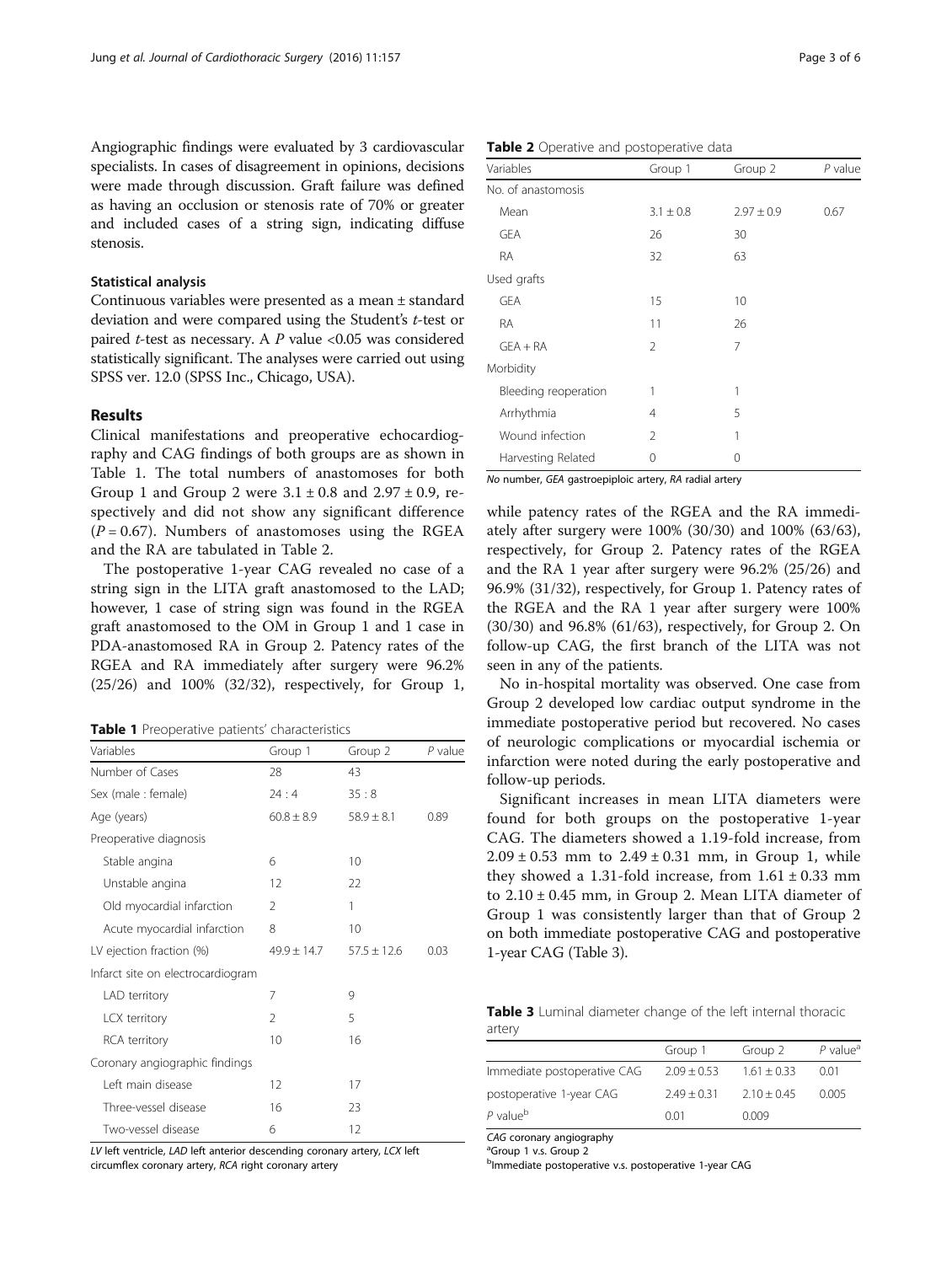One case in Group 1 was readmitted to the hospital for wound infection during the follow-up period. One case in Group 2 underwent percutaneous coronary intervention because of stenosis of the posterolateral branch anastomosis site. There was no cardiac-related death in either group.

## **Discussion**

As recent advances in percutaneous coronary intervention are associated with high success rates and reduced complications, CABG has largely become limited to patients with chronic diseases or severe multi-vessel coronary diseases [\[3\]](#page-5-0). Over time, patients tend to have a higher possibility of the need for a reoperation because of atherosclerotic changes in a graft rather than because of the native coronary disease itself. In order to reduce reoperation rates because of graft failure, it would be important to select a graft with good patency for primary CABG.

Owing to excellent long-term patency, arterial grafts have been increasingly used recently [[4, 5](#page-5-0)]. In particular, the internal thoracic artery has the advantages of the low incidence of atherosclerosis, a functional arterial intima, an ideal vascular size that concurs with the coronary artery, and capacity for blood flow in accordance with changes in myocardial blood flow demand [[1, 6](#page-5-0)]. For these reasons, anastomosis of the LITA to the LAD has been the basic surgical tenet of CABG.

Based on this fundamental procedure, TAR should be performed using various arterial grafts anastomosed with the LITA by using a composite Y- or T-graft configuration in cases requiring multiple grafting. A restrictive arterial graft could be utilized for TAR by using a composite graft, which has the advantage of a "no-touch technique" of the aorta. Nevertheless, it has the disadvantage of having the LITA as the only blood inflow source, and there are controversies regarding flow competition and inadequate myocardial blood flow in the immediate postoperative period [\[7](#page-5-0), [8\]](#page-5-0). Thus, it is necessary to verify whether the composite LITA anastomosed to the LAD, which is the most important cardiac blood flow supply, could supply adequate blood volume.

Sakaguchi et al. asserted that a composite arterial Ygraft has less coronary flow reserve as opposed to that of independent grafts, and a small LITA size would call for precautions [[2\]](#page-5-0). In contrast, Wendler et al. found that internal thoracic artery composite grafts could also provide adequate blood flow to the LAD [\[9](#page-5-0)]. Akasaka et al. insisted that an independent internal thoracic artery graft could supply adequate blood flow similar to that with saphenous vein grafts [\[10](#page-5-0)]. Markwirth et al. used a Doppler-guided wire to measure the flow of the proximal internal thoracic artery and coronary flow reserve after TAR through T-grafts, and observed that the functional and morphological adaptation capabilities of the internal thoracic artery were sufficient for higher flow volume requirements [\[11](#page-5-0)]. Citing the data measuring free flow in the operative field after formation of composite Y-graft with the LITA and the RA, Royces et al. reported that TAR with a composite conduit can also compensate for the myocardial blood flow requirement, as it shows a 2.3-fold reserve blood flow to the coronary vascular bed [[12](#page-5-0)].

In patients subjected to TAR using the LITA as a composite graft, it is rare to find angiographic studies on whether sufficient blood flow could be supplied in the immediate postoperative period before achieving complete remodeling of the LITA anastomosed to the LAD. This study was based on patients with total occlusion of the LAD. The reasons were two-fold: (1) LITA flow to the LAD would not be affected by the degree of stenosis of the proximal LAD, and (2) LITA flow would be affected by myocardial blood flow demand alone.

The diameter of the LITA grafted to the LAD is closely related to the degree of proximal stenosis of the LAD, i.e. to the LAD flow volume via the LITA. The diameter of the LITA becomes larger when the coronary flow is LITAdependent as a result of a severe proximal LAD stenosis. In contrast, the diameter of the LITA becomes smaller when the LAD flow is dependent on the native coronary artery because of a mild proximal LAD stenosis. Among children whose myocardial blood flow demand increases because of somatic growth, remodeling takes place along the length of the internal thoracic artery, as well as on its diameter [\[13\]](#page-5-0). That is, the internal thoracic artery graft is an active conduit with functional adaptability to myocardial flow demand, and not a passive conduit.

The remodeling of the internal thoracic artery is an integrated activity involving the endothelium, smooth muscle, fibroblasts, and extracellular matrix [[14\]](#page-5-0). The internal thoracic artery is autoregulated to maintain the base shear stress of  $15-20$  dyne/cm<sup>2</sup> [\[15](#page-5-0)]. Remodeling takes place on the basis of the Hagen-Poiseuille equation (τ = 4ησ/πγ3. τ = shear stress, η = blood viscosity, σ = blood flow,  $\gamma$  = graft diameter). In the early phase, the LITA flow would depend on flow velocity increase. However, as the high shear stress continues by means of high flow velocity, the diameter of the LITA increases, implicating a remodeling process in which the extent of shear force would decrease to base levels [\[16, 17](#page-5-0)].

Although the time when remodeling is completed has yet to be determined, Barner reported that the internal thoracic artery flow measured again 6–8 h after reoperation because of bleeding, showed a 40% increase, and that such increase implicated that flow adaptation of the ITA could occur immediately after surgery [\[18](#page-5-0)]. Akasaka et al. revealed that the flow velocity within 1 month of surgery was high and the flow velocity 1 year after surgery was low, while the internal thoracic artery diameter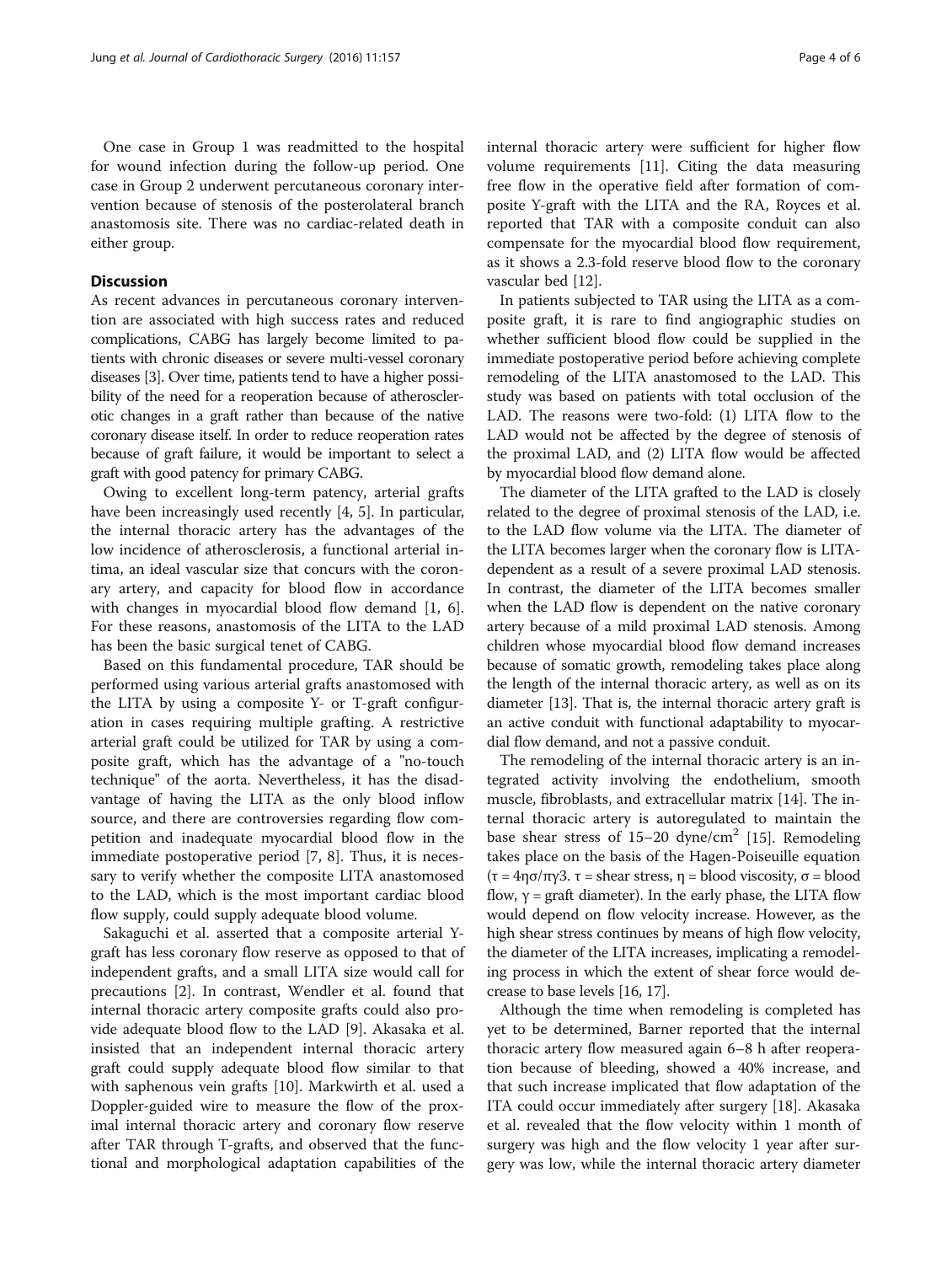increased [[10\]](#page-5-0). Such phenomenon could be analyzed by the Hagen-Poiseuille equation. Tagusari et al. reported that the LITA diameter significantly increased on angiography performed 14 days on the average after CABG using a composite Y-graft of the LITA and the RA, and reported that the LITA may undergo early adaptation [[19\]](#page-5-0). However, the study did not report diameter change following the LAD stenosis or results of changes in the late period. Nakayama et al. suggested, from the results of angiography performed within 1 month after surgery and a mean interval of  $4.5 \pm 1.5$  years after surgery, that the LITA diameter increased as the LAD stenosis became severe in cases without total LAD occlusion; however, they also reported that the LITA diameters measured for cases of total LAD occlusion were  $2.27 \pm 0.32$  mm and  $2.32 \pm 0.38$  mm, respectively, showing little change [[6](#page-5-0)]. This suggests that LITA remodeling could be completed and may be able to supply sufficient blood flow required for the LAD territory within 1 month. In contrast, Akasaka et al. reported, from cases of independent ITA anastomosed with a totally occluded LAD, that the ITA diameters changed by flow demands, showing them to be  $2.4 \pm 0.1$  mm, 1 month after surgery, while being  $2.9 \pm 0.2$  mm 1 year after surgery [\[10\]](#page-5-0).

In this study, both groups showed significant increases in the LITA diameters on postoperative 1-year CAG, although the mean LITA diameter of Group 1 was consistently larger than that of Group 2 in both immediate postoperative CAG and postoperative 1-year CAG. The increase in mean diameter of LITA in Group 2 seems to be related, in a certain part, to the increase in flow demand due to the progression of the LAD. Sanidas EA, et al. reported about the natural history of untreated nonculprit lesions in 697 patients with acute coronary syndrome. On angiographic study, 44 patients experienced substantial lesion progression (≥20% angiographic diameter stenosis increase) [\[20\]](#page-5-0). Even in a healthy man with a normal coronary angiogram, new coronary lesions do develop [\[21\]](#page-5-0). Therefore, it seems to be reasonable to assume that the progression of LAD stenosis has occurred and it might affect the diameter of LITA, although we have not checked the progression of LAD stenosis in the postoperative 1-year CAG in group 2. Interestingly, the mean LITA diameter of group 1 in the immediate postoperative CAG was not different to that of group 2 in the CAG performed 1 year after surgery  $(2.09 \pm 0.53 \text{ vs. } 2.10 \pm 0.45 \text{ mm}, P = 0.46)$ . It shows that the dilatation of LITA, which happened over 1 year according to the progression of the LAD stenosis in group 2, had occurred in an immediately postoperative period in group 1, indicating that maximum possible enlargement of LITA can be achieved by the LITA-dependent blood flow in the immediate phase.

The increase in mean diameter of the LITA in Group 1 seems to show the remodeling of the LITA reflecting the increase in myocardial demand for blood flow during the first year. This might imply that maximum possible enlargement of the LITA in early postoperative period may not fully satisfy the myocardial demand in a certain circumstance. In this regard, the patients who underwent CABG to totally occluded LAD by using composite Y-graft had good to avoid excessive exercises that could increase myocardial demand during the early postoperative period, even though no myocardial ischemia-related complication was noticed in this study.

Limitations of this study are as follows: being an angiographic study, the flow reserve of the LITA, which is an early compensatory mechanism for high blood flow demand, could not be measured; possible effects of collateral flow of the coronary artery were not considered; the domain of myocardial infarction was not considered although preoperative echocardiography showed significant differences in left ventricular ejection fraction; the degree of change in native coronary artery disease was not taken into account in Group 2; the location of the anastomosis of the LITA and LAD was not considered; and the degree of remodeling immediately after surgery could not be investigated because the size of the LITA was not measured preoperatively. Further studies are needed to address these aspects and involve a larger number of patients with LAD stenosis of various levels.

## Conclusions

Changes in the diameters of the LITA on serial angiography, not considering functional LITA flow reserve, suggest that the LITA used as a composite graft during TAR undergoes remodeling, resulting in larger diameters, in order to provide adequate myocardial blood flow. The degree of change in luminal diameter varies according to the severity of the LAD stenosis.

#### **Abbreviations**

CABG: Coronary artery bypass grafting; CAG: Coronary angiography; LAD: Left anterior descending coronary artery; LITA: Left internal thoracic artery; RA: Radial artery; RGEA: Right gastroepiploic artery; TAR: Total arterial revascularization

#### Acknowledgements

We thank Editage [\(www.editage.co.kr](http://www.editage.co.kr)) for English language editing.

#### Funding

This study received no external funding and was completely supported by the Department of Thoracic and Cardiovascular Surgery, Chonnam National University Hospital.

#### Availability of data and materials

Data will not be shared. Our hospital is a local tertiary center covering a small province and our study cohort is relatively small. When the raw data is publicly opened, therefore, there is concern about the invasion of privacy of our patients. We didn't get our patients' consent to open their clinical data to a public repository.